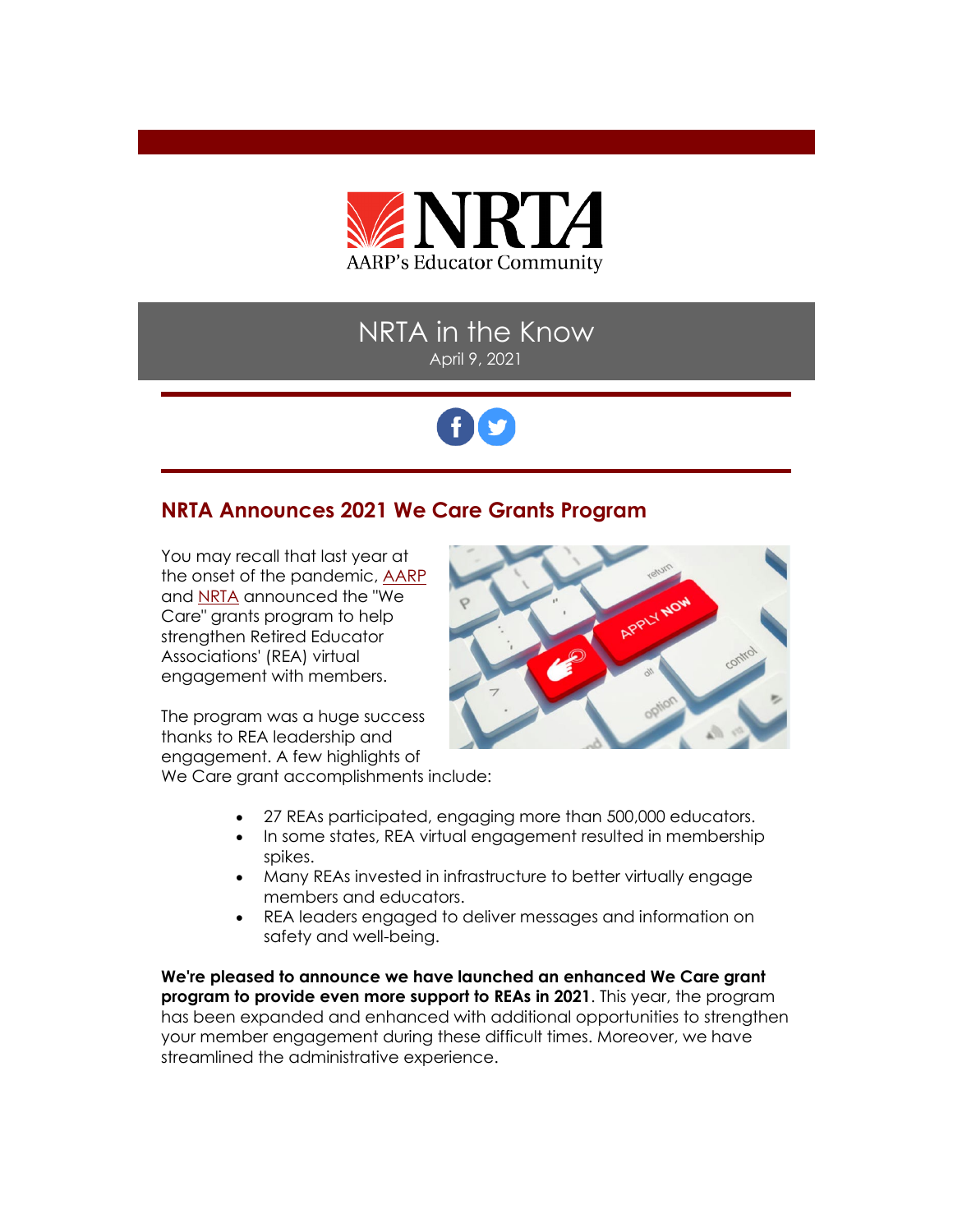**Your timely action to apply for this program is important because funding is limited**. NRTA will distribute We Care grant funds on a first-come, first-served basis. The maximum grant amount that will be awarded is \$5,000 per REA in one installment at the time of approval.

REA leaders were sent detailed information on April 5, 2021, via email regarding the application and reporting process. Please contact [Mary Beth Dixon](mailto:mdixon@aarp.org) if you have questions or comments.

As always, NRTA stands ready to support REAs in 2021, particularly as you navigate engagement in accordance with public health protocols. We hope the We Cares grant program further strengths your infrastructure, virtual engagement, and recruitment of 50+ educators

## **Top Scams Targeting Older Americans in 2021**

Frauds aimed at older adults are becoming more creative. But, there are ways retired educators can recognize and protect themselves from costly cons.

"Scammers stay on top of whatever is new, such as the popularity of Zoom, COVID-19, and online shopping," says Amy Nofziger, AARP's director of fraud victim support. Fraudsters then move fast to create ploys that best fit the moment.



Read [here](https://www.aarp.org/money/scams-fraud/info-2021/schemes-targeting-older-adults.html) about nine frauds happening widely right now -- including Zoom phishing emails, celebrity imposter scams, and account takeover texts.

Retired educators are invited to listen to The Perfect Scam podcast [here](https://www.aarp.org/podcasts/the-perfect-scam/?intcmp=AE-SCM-FRD-SUBNAV-TPS) and to sign up for the AARP Fraud Watch alerts here.

### **Florida Retired Educators Advocate to Keep Teacher Pensions**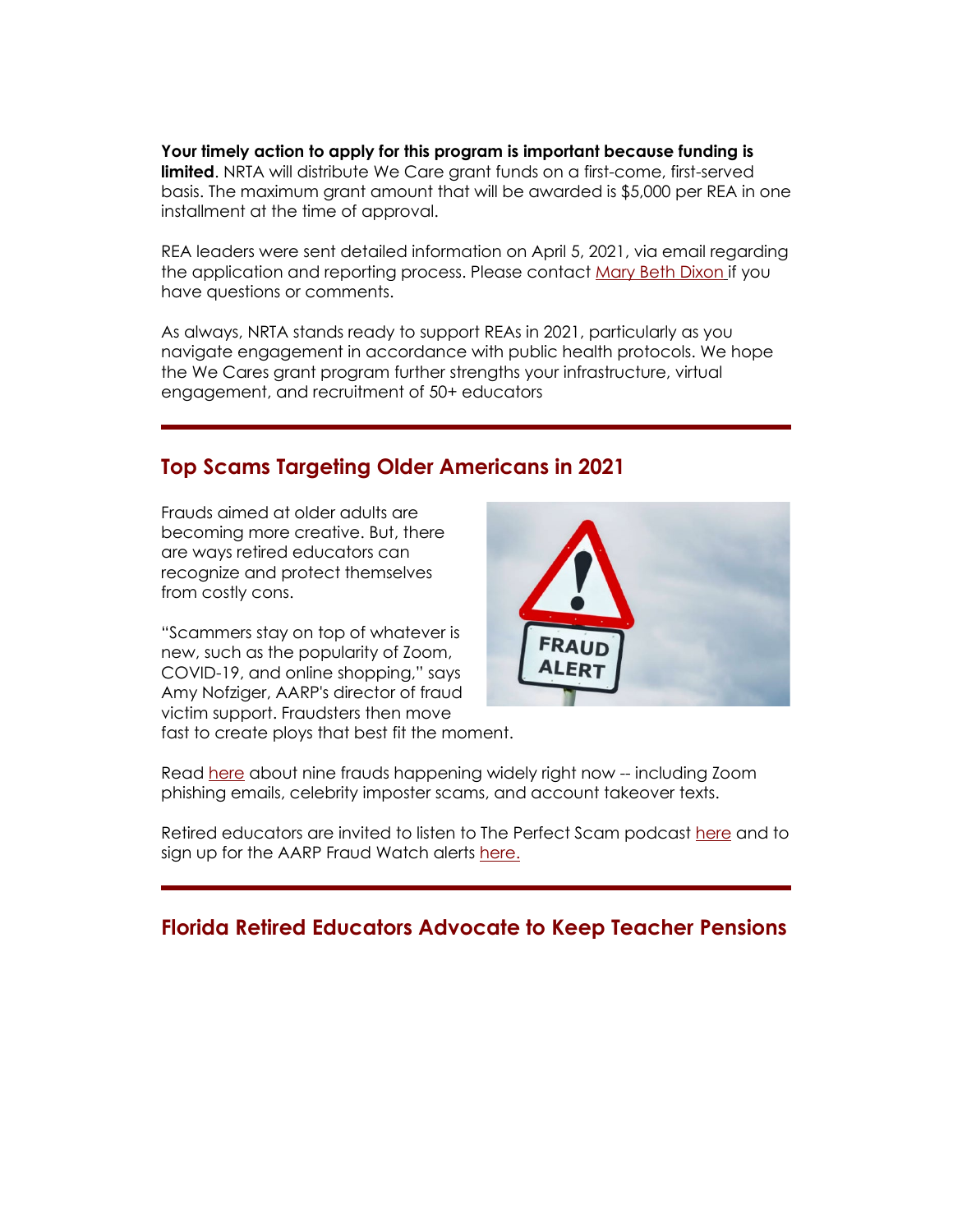#### The [Florida Retired Educators](https://www.frea.org/)

[Association](https://www.frea.org/) (FREA) is actively involved in opposing legislation that would end retirement plan choice and pensions for certain new state employees – except for police and firefighters beginning in July 2022.

The Senate voted to approve the bill on Thursday. The *[Miami Herald](https://www.miamiherald.com/news/politics-government/state-politics/article250520864.html)* reports that the House does not have a similar



bill, so it is "unclear whether the change will pass before the scheduled April 30 end of the annual legislative session."

"It is outrageous that lawmakers are playing favorites," said [Nancy Hosie,](https://www.tcpalm.com/story/opinion/contributors/2021/03/03/pension-change-would-make-florida-teacher-shortage-worse-opinion/6884964002/) a retired St. Lucie County science teacher and president of FREA. "There is zero justification that only certain segments of the Florida public workforce are provided retirement plan choice and pensions. This treatment of teachers is especially outrageous in a year when school personnel have given so much and worked tirelessly during the pandemic."

Other states that have replaced pensions with 401(k)-style accounts have seen [taxpayer costs escalate](https://www.nirsonline.org/2019/08/new-case-studies-find-increased-taxpayer-costs-when-states-move-employees-out-of-pension-plans/) while weakening public employers' ability to [recruit and retain](https://www.nirsonline.org/2019/01/new-study-analyzes-teacher-pension-plans-in-six-states/) experienced employees and undermining [retirement](https://www.nirsonline.org/2017/10/pensions-are-critical-tool-for-recruiting-retaining-teachers-offer-best-path-to-retirement/)  [security.](https://www.nirsonline.org/2017/10/pensions-are-critical-tool-for-recruiting-retaining-teachers-offer-best-path-to-retirement/)

The legislation comes as a [new state-wide poll](https://www.prnewswire.com/news-releases/floridians-strongly-support-pensions-for-public-school-teachers-301250522.html) commissioned by FREA finds that Floridians overwhelming support providing pensions benefits for the state's education workforce and believe it is unfair to offer pensions to some Florida public employees, like police officers and firefighters, but not to teachers.

Read about FREA's advocacy and pension poll [here.](https://www.frea.org/) Read [here](https://www.forbes.com/sites/dandoonan/2021/04/01/pensions-in-the-sunshine-state--avoiding-unintended-dark-clouds/?sh=a4a1dc9657a3) a *Forbes*  column, "Pensions In The Sunshine State: Avoiding Unintended Dark Clouds."

### **Backlash Halts Pension Changes in Vermont**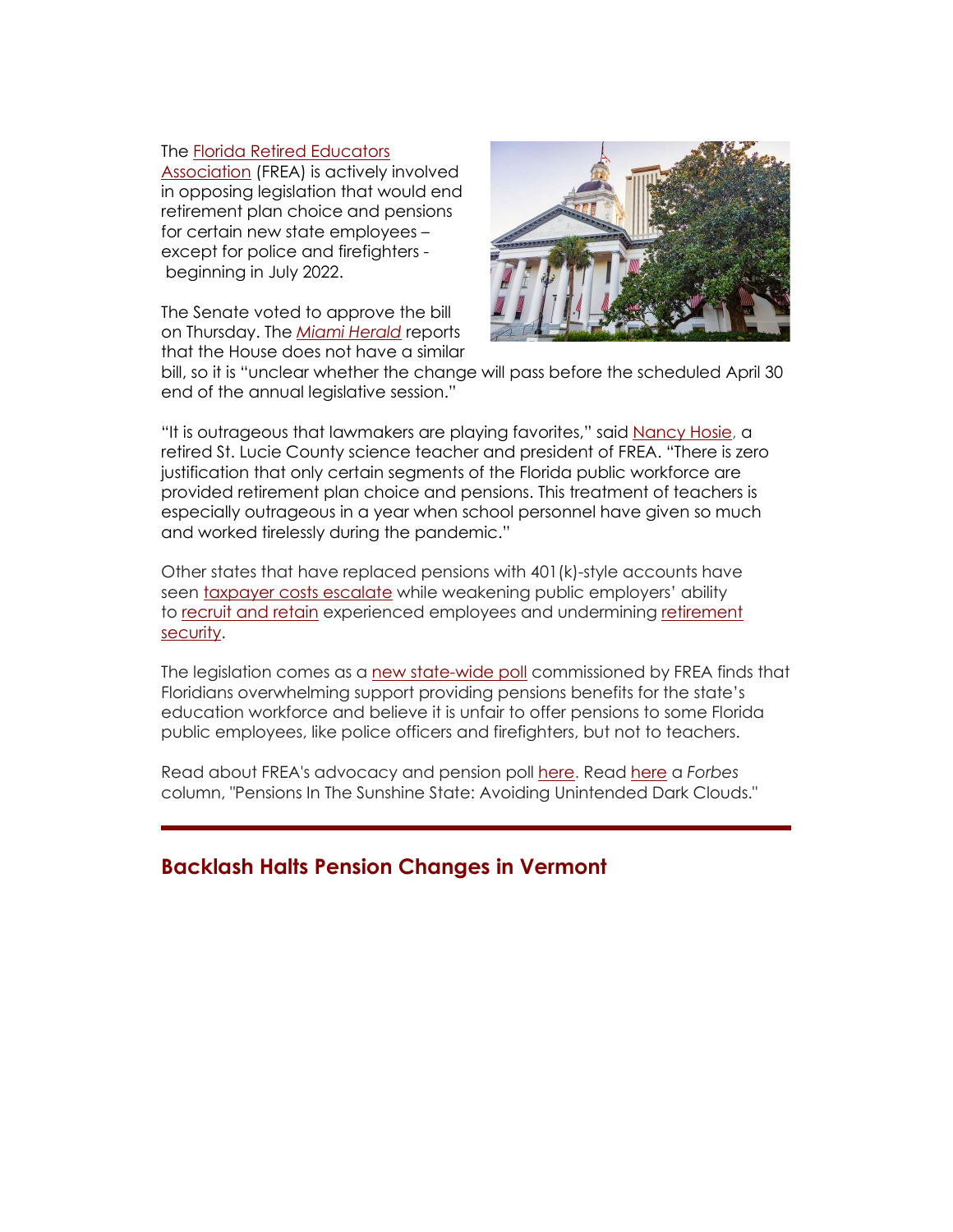*Chief Investment Officer* reports that a plan to change Vermont's public employee retirement plan has been "put on hold after it received a strong backlash from teachers and state employees who said it would force them to work longer, contribute more, and earn less for retirement."



The decision was announced by

Vermont House Speaker Jill Krowinski, who called for the creation of a pension task force to look at potential revenue sources and benefit changes. Krowinski recommended "keeping a one-time infusion of \$150 million in reserve while the proposed task force looks for solutions."

Read more [here.](https://www.ai-cio.com/news/backlash-puts-vermont-pension-reform-hold/)

### **Kentucky Moves New Teachers to Hybrid Retirement Plan**

The *Courier Journal* reports that Kentucky lawmakers voted to override Governor Andy Beshear's veto of a bill that changes pension benefits for future teachers.

Starting in 2022, new Kentucky teachers will be offered a hybrid" retirement plan that combines elements of a 401(k)-style defined contribution account and a defined benefit pension.

Under the new law, teachers "will be eligible to retire at a later age than current teachers — 57 with 30 years of service — and will likely need to pay more into retirement."



Read more [here.](https://www.courier-journal.com/story/news/politics/ky-general-assembly/2021/03/29/kentucky-general-assembly-overrides-teachers-pension-reform-veto/6997915002/)

### **Webinar Replay | Membership Virtual Strategies**